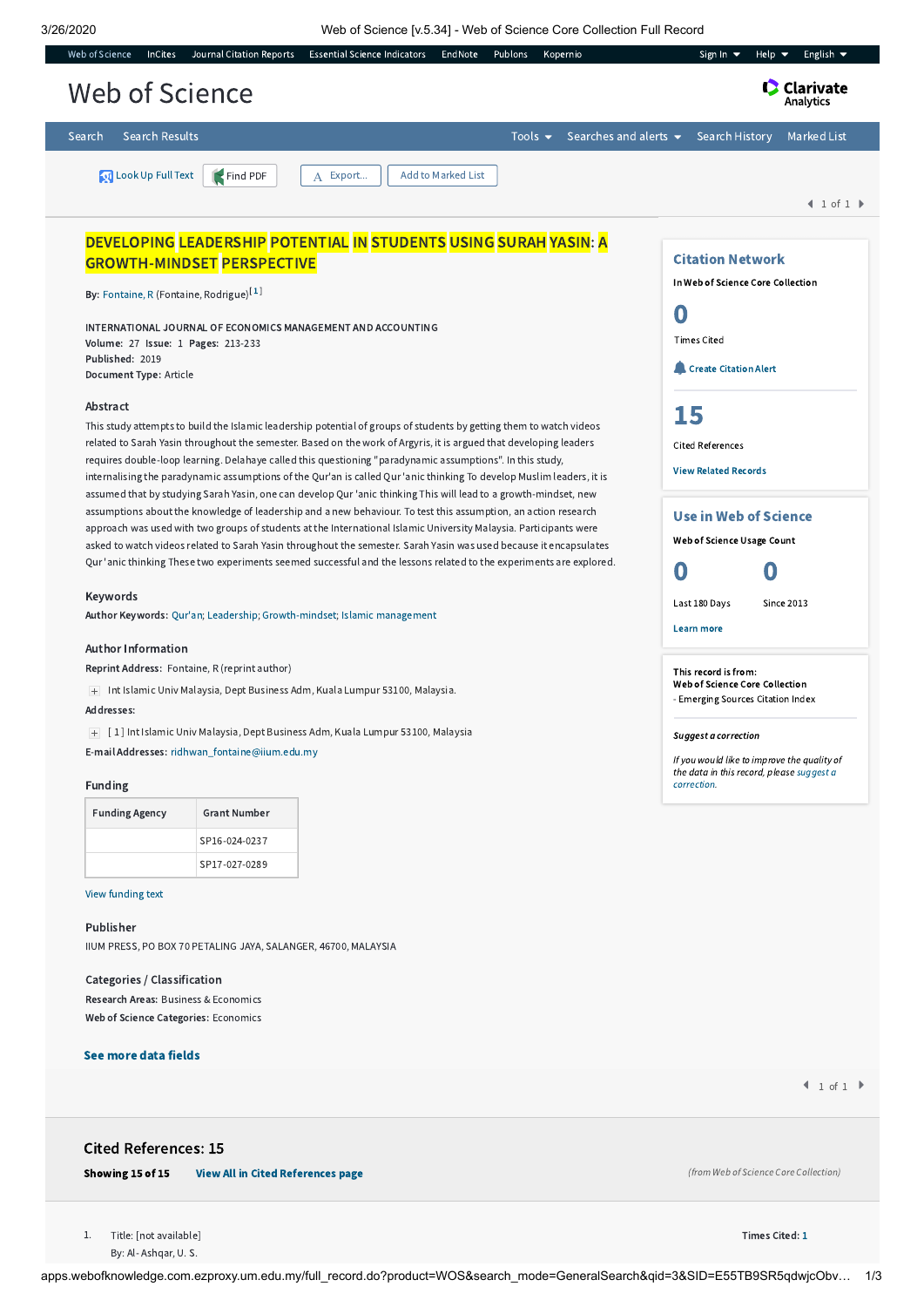|     | The Day of Resurrection in the Light of the Qur'an and the Sunnah Published: 2003<br>Publisher: International Islamic Publishing House, Riyadh, Kingdom of Saudi Arabia |                        |
|-----|-------------------------------------------------------------------------------------------------------------------------------------------------------------------------|------------------------|
| 2.  | Title: [not available]<br>By: al- Qazvini, Ibn Majah; bin Yazid, Muhammad; Ibn Majah, Sunnan.                                                                           | Times Cited: 1         |
|     | Hadith No 4259<br>URL: https://sunnah.com/urn/1293620                                                                                                                   |                        |
|     |                                                                                                                                                                         |                        |
| 3.  | Double-loop learning and organizational change: facilitating transformational change<br>By: Argyris, C.                                                                 | <b>Times Cited: 7</b>  |
|     | Dynamics of organizational change and learning Published: 2004                                                                                                          |                        |
|     | Publisher: John Wiley & Sons, Chichester                                                                                                                                |                        |
| 4.  | Title: [not available]                                                                                                                                                  | <b>Times Cited: 20</b> |
|     | By: Benslama, F.<br>Un furieux desir de sacrifice. Le surmusulman Published: 2016                                                                                       |                        |
|     | Publisher: Seuil, Paris                                                                                                                                                 |                        |
| 5.  | When is appreciative inquiry transformational? A meta-case analysis                                                                                                     | Times Cited: 113       |
|     | By: Bushe, GR; Kassam, AF.<br>J Appl Behav Sci Volume: 2 Pages: 161-181 Published: 2005                                                                                 |                        |
| 6.  | Title: [not available]                                                                                                                                                  | <b>Times Cited: 4</b>  |
|     | By: Delahaye, B.<br>Human Resource Development Published: 2000                                                                                                          |                        |
|     | Publisher: John Wiley and Sons, Brisbane, Australia                                                                                                                     |                        |
| 7.  | Title: [not available]                                                                                                                                                  | Times Cited: 147       |
|     | By: Dweck, C. S.                                                                                                                                                        |                        |
|     | Mindset: The new psychology of success Published: 2008<br>Publisher: Random House Digital, Inc, New York, NY                                                            |                        |
|     |                                                                                                                                                                         |                        |
| 8.  | Title: [not available]<br>By: Fontaine, R.; Ahmad, K.; Oziev, G.                                                                                                        | <b>Times Cited: 3</b>  |
|     | Islamic Leadership Today Published: 2017                                                                                                                                |                        |
|     | Publisher: ICIFE, Gombak, Malaysia                                                                                                                                      |                        |
| 9.  | Title: [not available]                                                                                                                                                  | Times Cited: 1         |
|     | By: Fontaine, R.<br>Leadership and Management Skills Published: 2016                                                                                                    |                        |
|     | Publisher: IIUM Press, Gombak, Malaysia                                                                                                                                 |                        |
| 10. | THE PSYCHOLOGY OF PREACHING: THE POWER OF DIARIES                                                                                                                       | <b>Times Cited: 1</b>  |
|     | By: Fontaine, Rodrigue<br>AL-SHAJARAH Volume: 20 Issue: 1 Pages: 27-52 Published: 2015                                                                                  |                        |
|     | 11. Title: [not available]                                                                                                                                              | Times Cited: 2,915     |
|     | By: Kubler-Ross, E.                                                                                                                                                     |                        |
|     | On death and dying Published: 1969                                                                                                                                      |                        |
| 12. | <b>Sahih Muslim</b>                                                                                                                                                     | <b>Times Cited: 5</b>  |
|     | By: Muslim, ibn Hajjaj Al- Naisaburi.<br>Book 16 Hadith 1508                                                                                                            |                        |
|     | URL: https://sunnah.com/urn/2117740                                                                                                                                     |                        |
| 13. | Developing Muslim Students by using Collective Online Learning: An Exploratory Study                                                                                    | Times Cited: 1         |
|     | By: Parvin, S.<br>THESIS Published: 2017                                                                                                                                |                        |
|     | Unpublished MBA thesis                                                                                                                                                  |                        |
|     | Publisher: International Islamic University                                                                                                                             |                        |
| 14. | Spirituality in Leadership from an Islamic Perspective.                                                                                                                 | Times Cited: 1         |
|     | By: Ramli, L. E.; Osman- Gani, and A.<br>Spirituality in Management from Islamic Perspectives Published: 2011                                                           |                        |